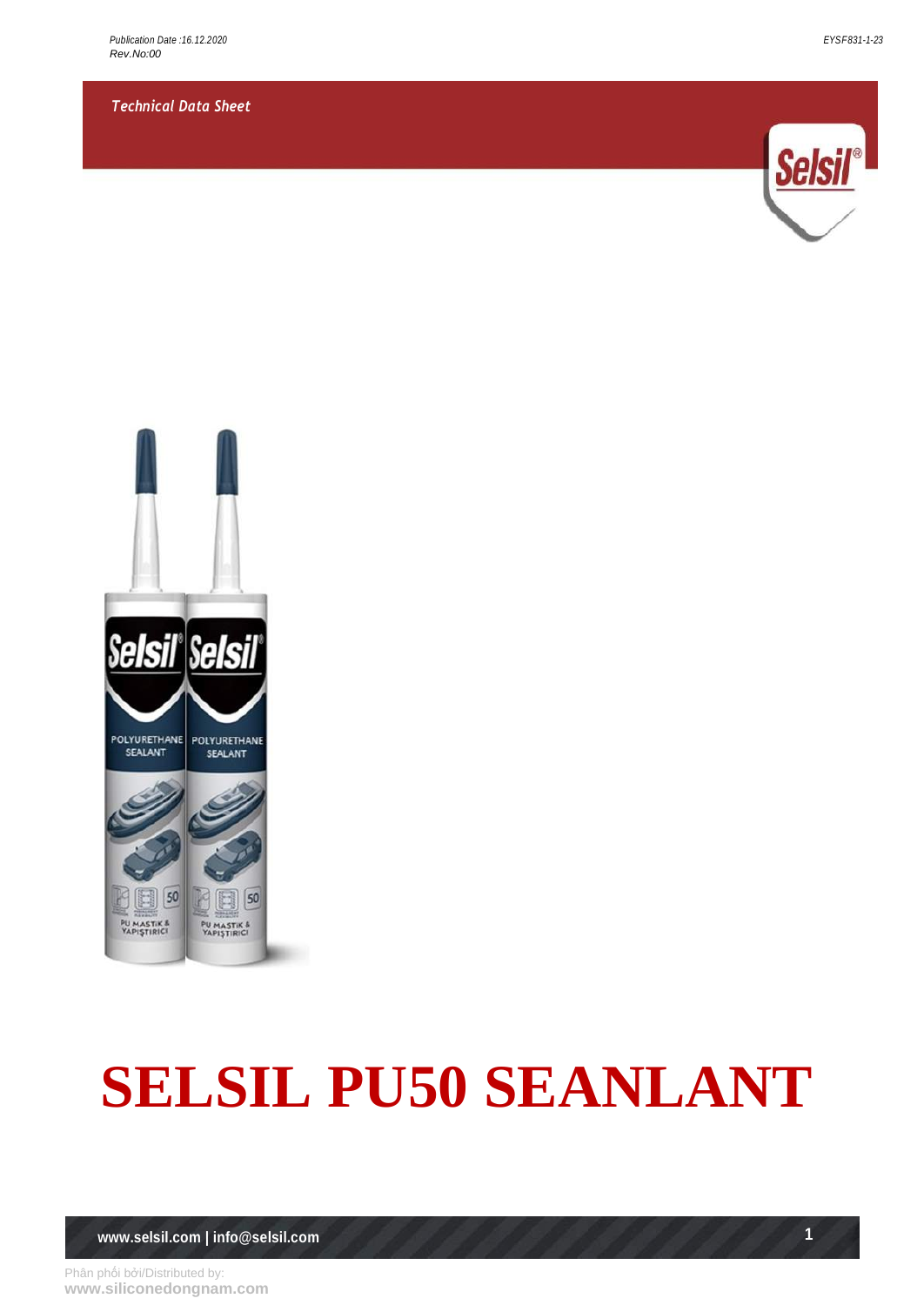## **SELSİL PU SEALANT 50 SHORE A**

## **1. Product Description**

*Selsil PU Sealant 50 is a single-component; moisture curing, polyurethane-based sealant material. It forms a flexible and tough joint with very good adhesion on most materials.*

## **2. Properties**

- *One-component.*
- *Easy application with gun.*
- *Thixotropic.*
- *Cures with the humidity in the air.*
- *Paintable*
- *No volumechange.*
- *Resistant to weather conditions and water.*
- *Permanent elasticity.*

## **3. Technical Information**

| Chemical Base:          | Polyurethane                       |
|-------------------------|------------------------------------|
| Curing Mechanism:       | <b>Atmospheric Moisture</b>        |
| Specificgravity:        | 1, 15 $\pm$ 0,03 g/cm <sup>3</sup> |
| (DIN 53479)             |                                    |
| Tack free time:         | 60-90 min.                         |
| (25°C ve 50% bağıl nem) |                                    |
| Cure Rate               | $2 \text{ mm}/24$ hour             |
| (25°C ve 50% bağıl nem) |                                    |
| Hardness (shore A):     | 50+5 Shore A                       |
| (ASTM D 53505)          |                                    |
| (DIN 53504)             |                                    |
| Tensile Strength:       | 10 N/mm                            |
|                         |                                    |

## **4. Application Details**

| <b>Application Temperature:</b> | +5 $°C$ to+35 $°C$   |
|---------------------------------|----------------------|
| Temperature Resistance:         | $-30 °C$ to $+80 °C$ |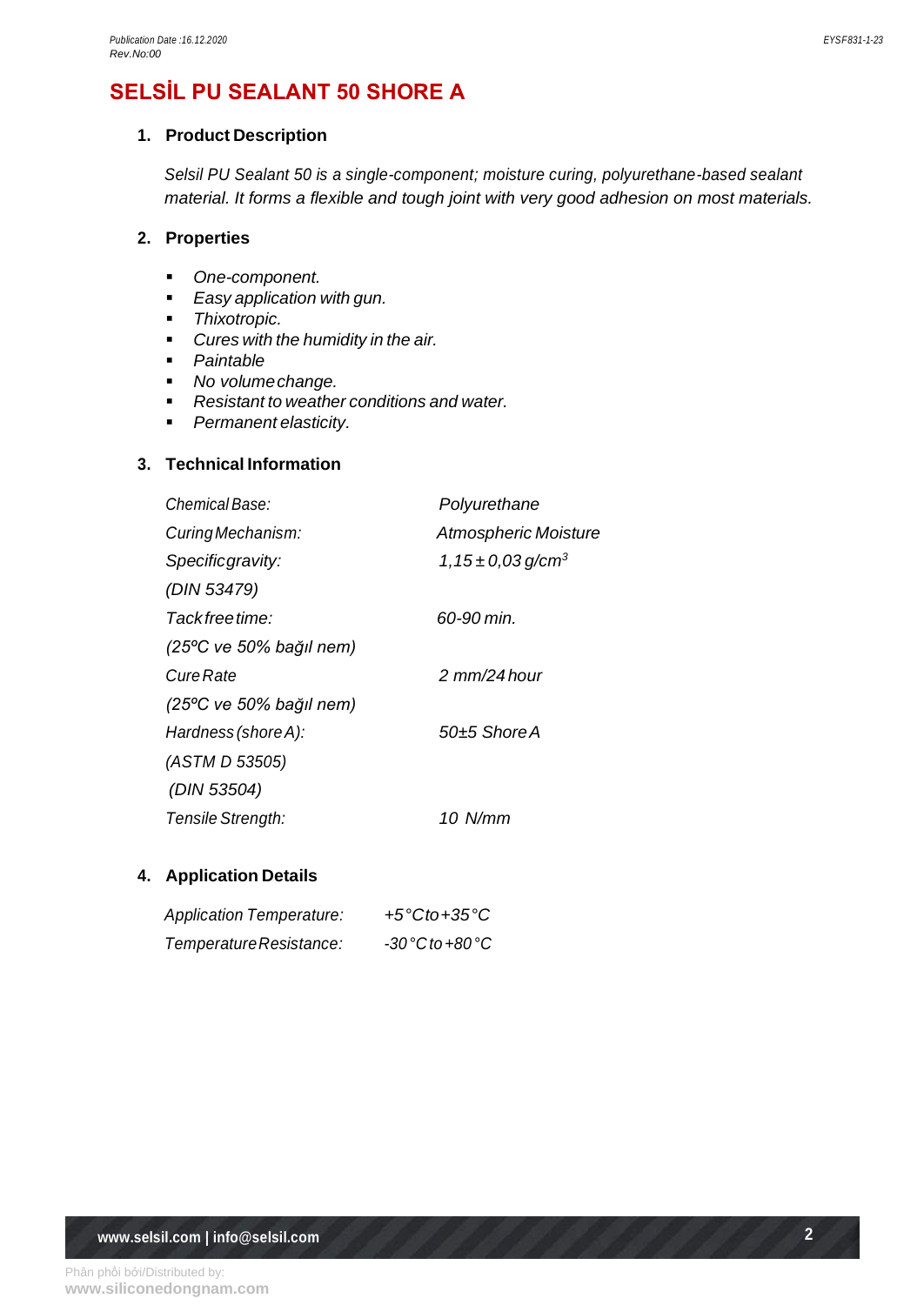*Theapplicationsurfacemustbesolid,clean,dryandfreeofdust,oilandgrease.Applya primer if necessary. If necessary,rub down metal surfaces before usage. Allow the substrate to dry after degreasing.*

*Itisrecommendedtocleanconcretewithametalbrush.* 

*Selsil PUSealant;*

- *Automotive Industry*
- *Used in automotive industry OEM applications.*
- *Suitable for sealing, seam sealing, simple bonding as well as for vibration reduction and sound deadening measures in crash body repair and car body construction.*
- *Used in adhesion of metal and glass materials.*
- *Construction Industry*
- *Is capable ofadhesion tocement-based building materials, brick,ceramic, marble, glass, wood, galvanize steel, aluminum and most plastic surfaces.*
- *Used inconstruction industry, in the cavities of the joints betweenbuilding elements.*
- *Used in cleanroom.*
- *Used forjoints and assembly of aluminum,PVC, wooden framing*
- *Used for laying of roof tiles*

#### *Usage*

- *Can be applied by a manual or pneumatic gun.*
- *After application, it is needed to smooth the joint with soapy water.*
- *Can besanded*
- *It is suggested to use cartridge or sausage in 24 hours after opening.*
- *Do not apply at a temperature under 5 °C.*
- *In cold weather, store the packages at about 20 °C before use.*

#### *Cleaning*

*Tools can be cleaned with alcohol or acetone before the sealant has completely cured. After curing, abrasion is necessary.*

#### **5. Packaging**

*In 400 and 600 ml aluminum sausage, In 300 ml aluminum cartridge*

#### **6. Colors**

*White, Grey, Black and various colors*

### **7. Shelf Life**

*Store the product in a cool and dry place. The shelf life is 12 months at temperatures between +5°C and +25°C.*

#### **8. Caution**

*Keep out of reach of children.*